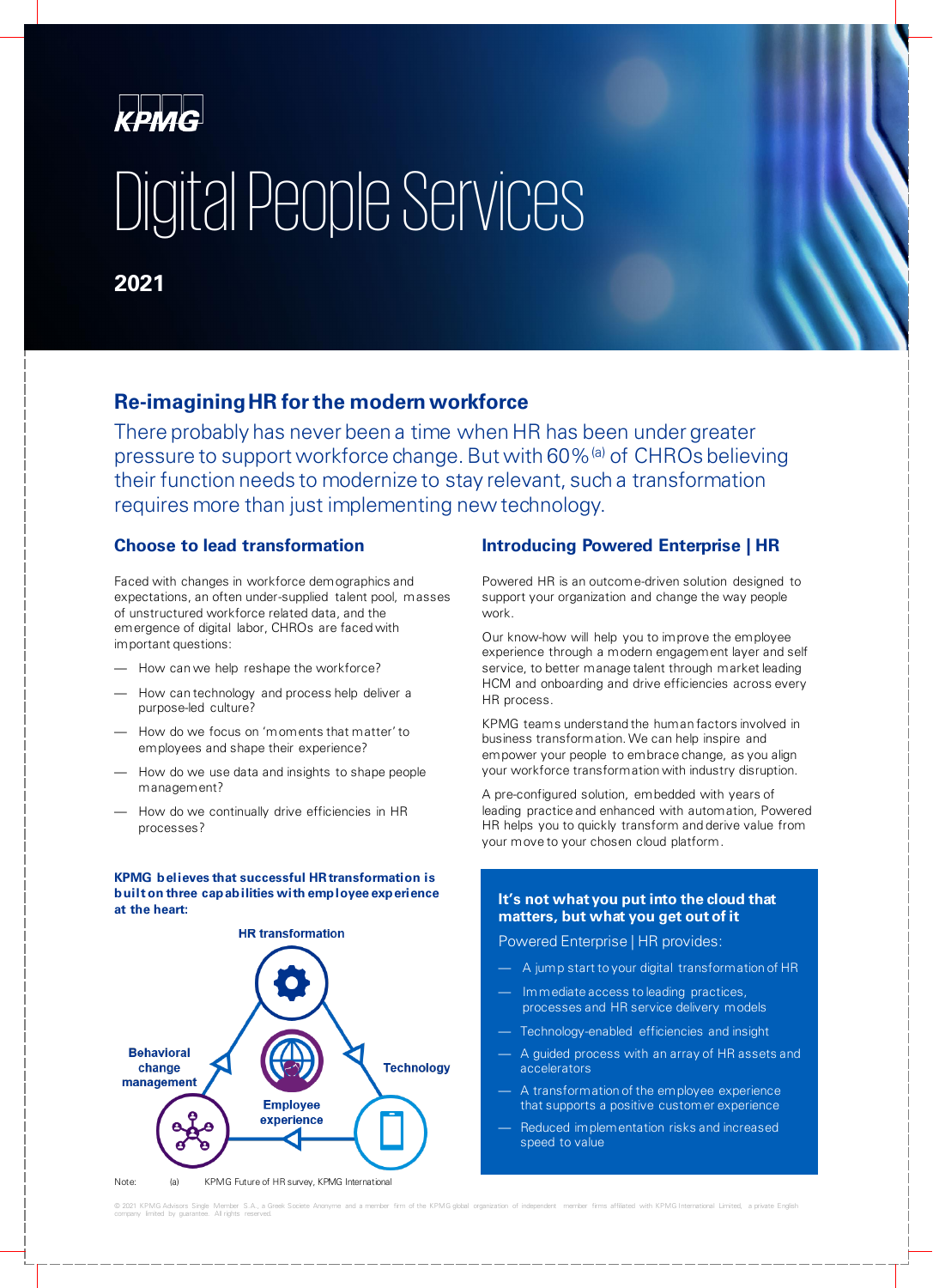### **What's in the box?**

Powered HR provides a combination of leading practices and processes, tested technology solutions and a next-generation delivery framework.

- **KPMG Target Operating Model** shapes how transformation plays through every layer of your organization
- **KPMG Powered Execution Suite** is an integrated platform of next generation tools to help deliver functional transformation
- **KPMG Powered Evolution** provides access to specialized resources to drive continuing evolution

### **The KPMG Target Operating Model**



### **Powered HR – Functional Scope**

| <b>Talent Acquisition</b>       | <b>Payroll</b>              |
|---------------------------------|-----------------------------|
| <b>Worker Onboarding</b>        | <b>Time Management</b>      |
| Learning                        | <b>Workforce Insights</b>   |
| <b>Talent Enablement</b>        | <b>Workforce Shaping</b>    |
| <b>Total Rewards</b>            | <b>Workforce Experience</b> |
| <b>Workforce Administration</b> |                             |

### **Our Digital People Services also facilitate:**

- **Digital Transformation Organizational Maturity Assessments**
- **Evaluation of existing HR information systems and tools**
- **Selection coordination of the most appropriate information systems and tools, to address the full spectrum of HR needs**
- **Configuration and implementation of digital HR solutions and/or integrated Human Capital Management systems**

### **With KPMG Powered Enterprise | HR you can:**

- **Transform** the way you run your business
- Build **agile functions** that evolve as you grow
- Help your people to **adopt and embrace change**
- **Exploit new technologies** for value and performance
- **Drive future success with the** latest leading practice

Pre-configured leading practice across a growing set of technology platforms (eg. Oracle, Microsoft, Workday, etc)

Tech-agnostic approach across the full spectrum of HR Services transforming specific or multiple HR Functions

**"Powered HR enables us to see the future, relate it to what we have today and move forward with leading practice."** 

- A multinational hospital